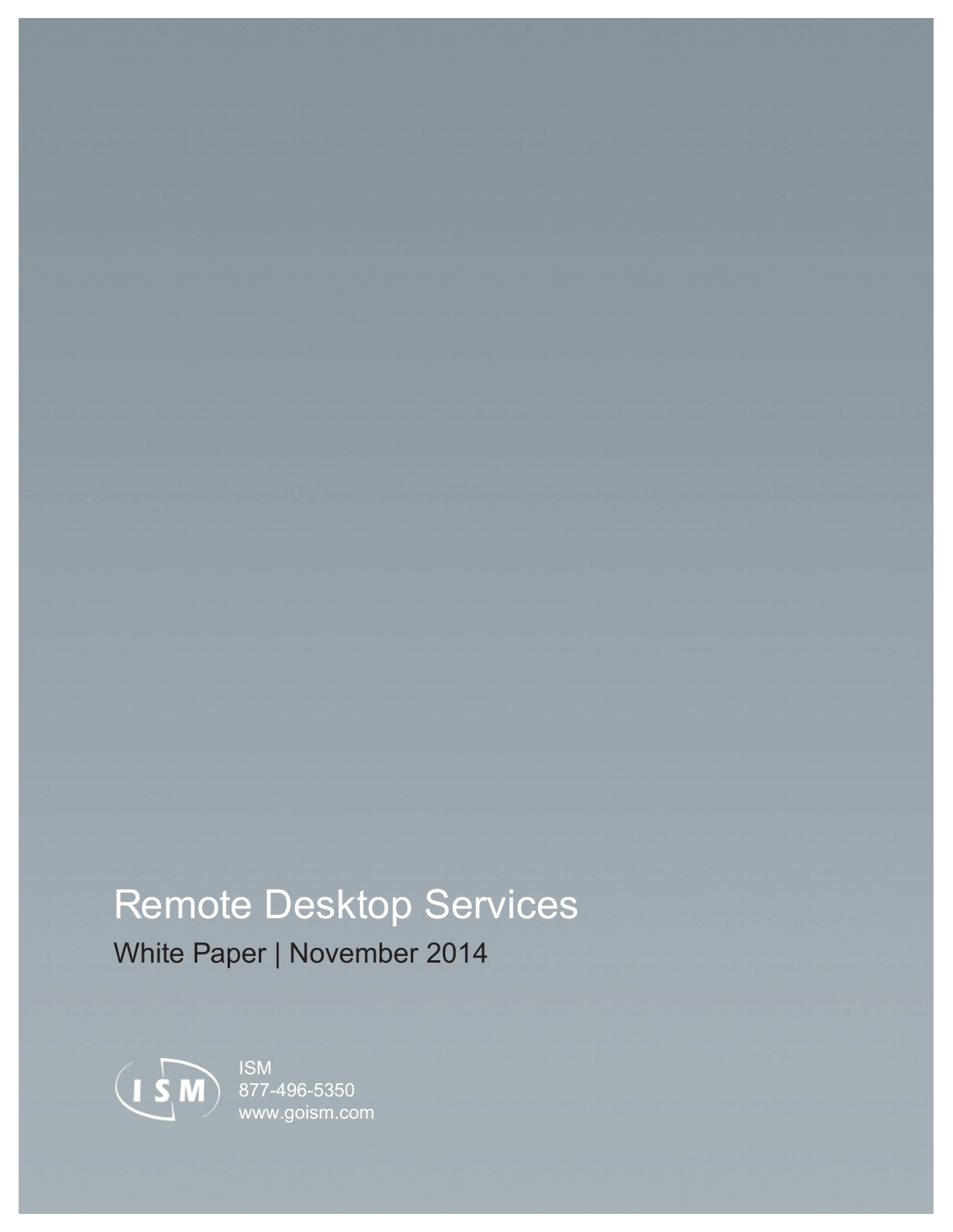# Maximizing the Value and Performance of QuickBooks Enterprise with Remote Desktop **Services**

Formerly known as Windows Terminal Services, Remote Desktop Services is a proven technology that can help businesses reduce costs and save time.

QuickBooks Enterprise is a powerful, easy-to-use financial management system. Growing businesses find QuickBooks Enterprise advantageous because of its ability to support up to 30 simultaneous users and handle large amounts of data and transactions. Less commonly know is that QuickBooks Enterprise works with Remote Desktop Services (RDS) to provide even more convenience for larger companies with multiple employees working in QuickBooks.

RDS is a technology that offers an efficient and cost-effective way to provide multiple users access to shared applications and data files. When used with QuickBooks Enterprise, RDS allows businesses to install QuickBooks on a server where authorized users can access the application at any time inside or outside of the office--without ever having to install QuickBooks on individual computers. This setup has five major benefits that help businesses save time and money.

#### What is Remote Desktop Services?

Remote Desktop Services (RDS) is a technology offered by Microsoft Windows Server 2008 R2<sup>1</sup> and Server 2012 that allows multiple users to access applications, data or virtual desktops located on a central server. This technology was formerly known as Terminal Services in Windows Server 2003 and is now one part of a greater set of virtualization technologies offered by RDS.

Intuit has taken advantage of RDS to make it easier for businesses to extend QuickBooks Enterprise Solutions to multiple users. With RDS, administrators only need to install QuickBooks once in order to make it available for use by multiple users on multiple machines. Up to 30 users, depending on the number of QuickBooks licenses purchased, can work with a company data file at the same time.

A user interacts with QuickBooks via RDS the same way as if it were installed locally. Client software on the users personal computer, called Remote Desktop Connection, allows the user to log in to the server to establish a session. QuickBooks can then be accessed through a web page, icon or an access point within the Start Menu on the users PC and used remotely. The users computer displays images of the application from the server and sends back keystrokes and mouse selections to the server where they are processed. Users experience much higher performance levels because they are utilizing the servers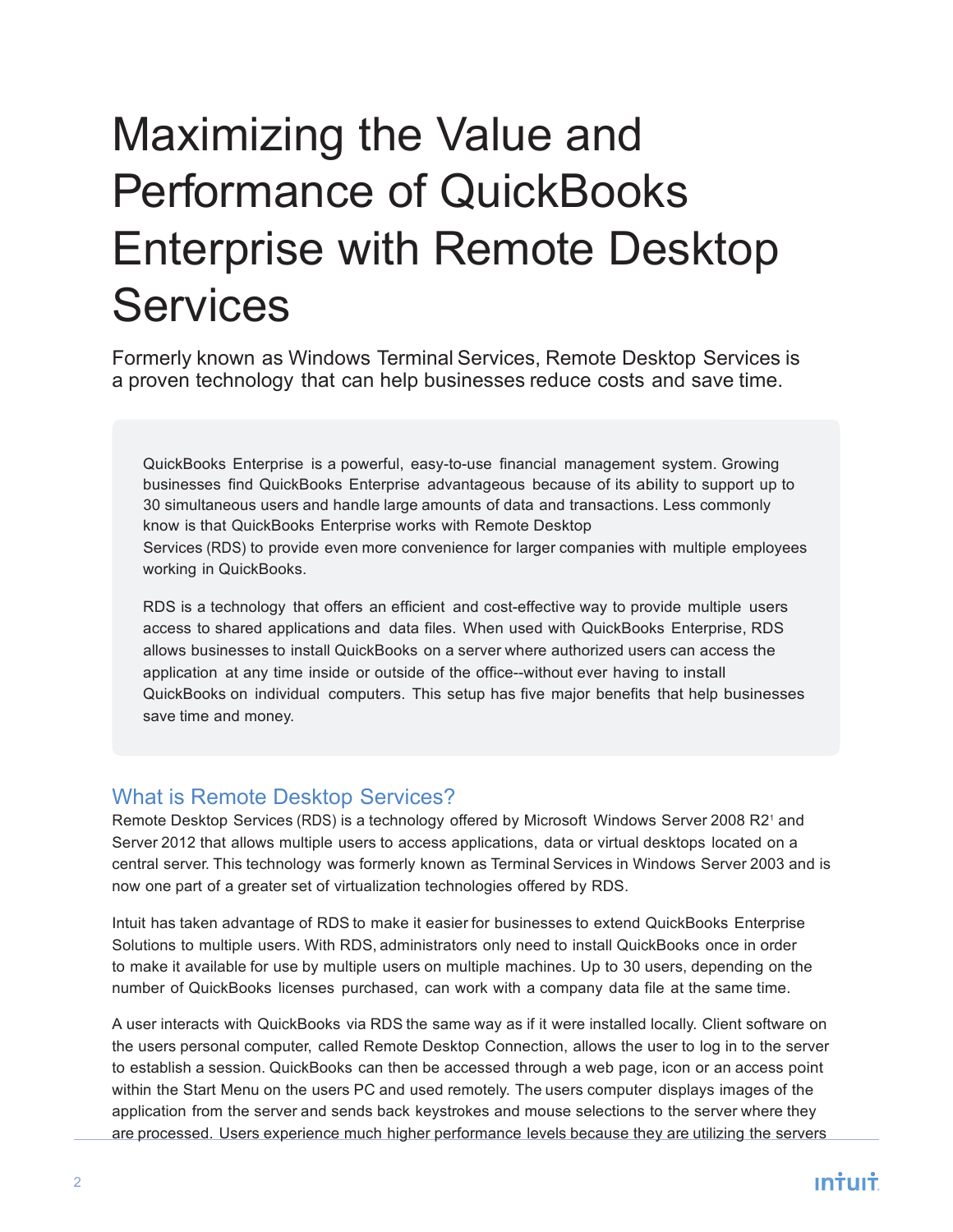scalable processing capabilities.

## **Infult**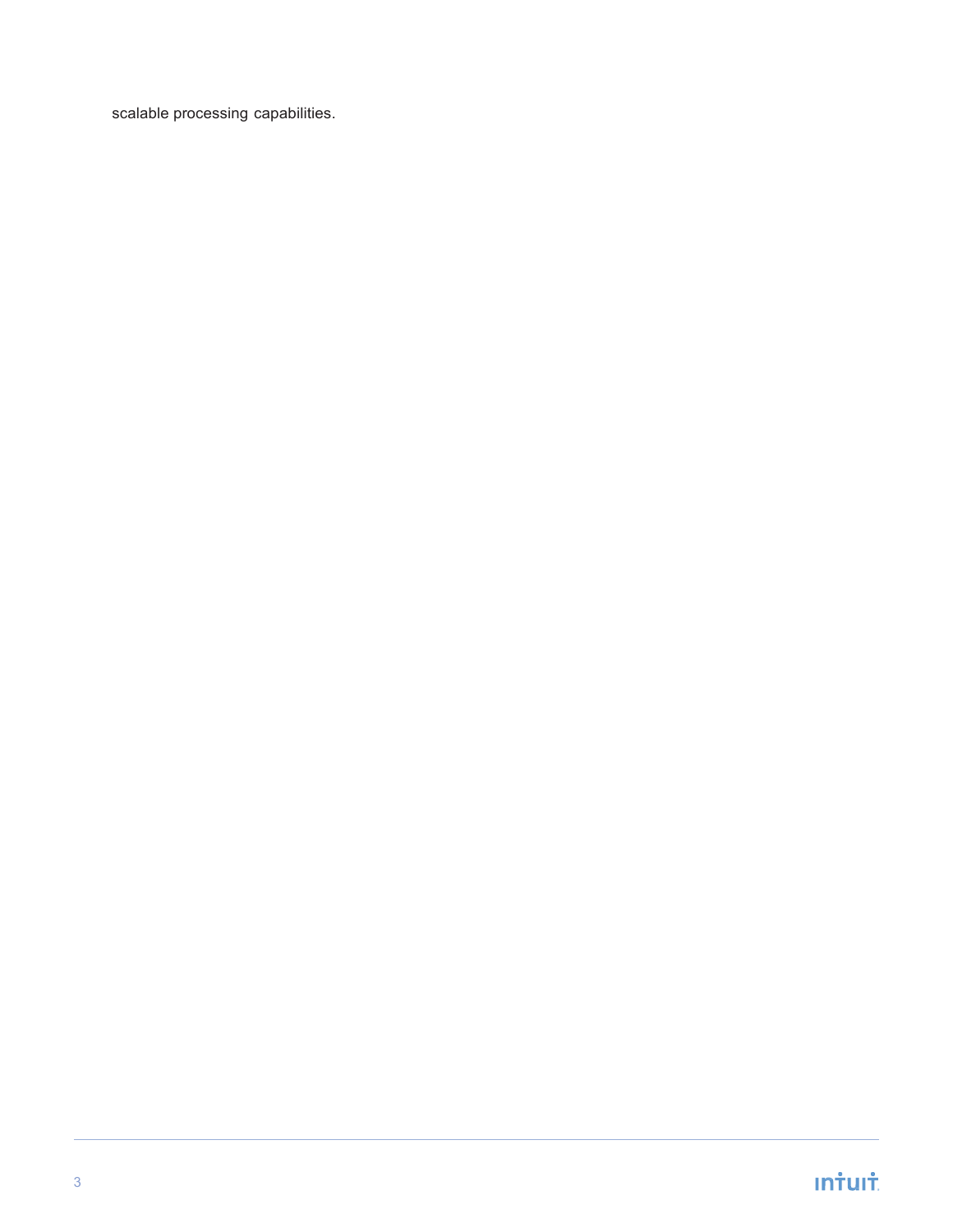#### Five Reasons Why Businesses Use Remote Desktop

Services with QuickBooks Enterprise Remote Desktop Services can offer powerful benefits, enabling businesses to maximize the value and performance of their QuickBooks Enterprise Solutions application.

#### 1. Streamline IT Services

RDS simplifies QuickBooks setup and maintenance requirements. To start, system administrators can quickly give users access to QuickBooks by installing and configuring it one time on a server with RDS. Subsequent software updates only need to be performed on one computer as well.

As another benefit, Microsoft and third party developers provide Remote Desktop Connection client software for most operating systems, including Mac OS, Linux and older versions of Windows. This means a business can make use of its existing hardware and operating systems even though QuickBooks Enterprise is designed to be installed on personal computers running Microsoft Windows XP (Server Pack 2), Windows Vista, Windows 7 or Windows 8. As a result, businesses can save on IT infrastructure costs since computer hardware and operating systems will not need to be changed or upgraded as frequently.

*"The key benefit of Remote Desktop Services is that there's only one machine to manage for multiple users to access locally or remotely. The remote aspect is important because everyone needs remote access today. There's no reason to buy workstations that just sit in the office and do one thing. That's just a waste of money. For the cost of three or four workstations, you can have a server."* —Andrew Abrams, Executive

Director and Co-founder of Technology In A Box

Furthermore, complementary applications such as Adobe Acrobat and Microsoft Excel can also be provided on the same server so that users can easily access other applications they need when working with QuickBooks.

#### 2. Faster, more reliable performance

Put simply, QuickBooks running on a network using RDS outperforms those that don't.

In a network that doesn't utilize RDS, the QuickBooks company data file sits on either a dedicated file server or a workstation, which is referred to as the database server. Each computer at which a user needs to use QuickBooks must have its own copy of the QuickBooks application installed and be connected to the database server in order to access the company data file. Data sent by QuickBooks across the network on any one computer must be transferred between that computer and the database server to be reintegrated with the data file. When a single computer or connection is sluggish, processing time is delayed for everyone while the server waits for commands entered by each computer in the network to be completed sequentially. In this type of setup, the network speed is constrained by the slowest computer or the slowest connection. (See Figure A.)

In a setup with RDS, the QuickBooks application and company data file are both located on the server; individual user's computers do not need a copy the QuickBooks application installed. Users log directly into the server, where the QuickBooks application is executed and commands are carried out. Because only keystrokes and mouse movements are needed from a user's computer, the amount of time required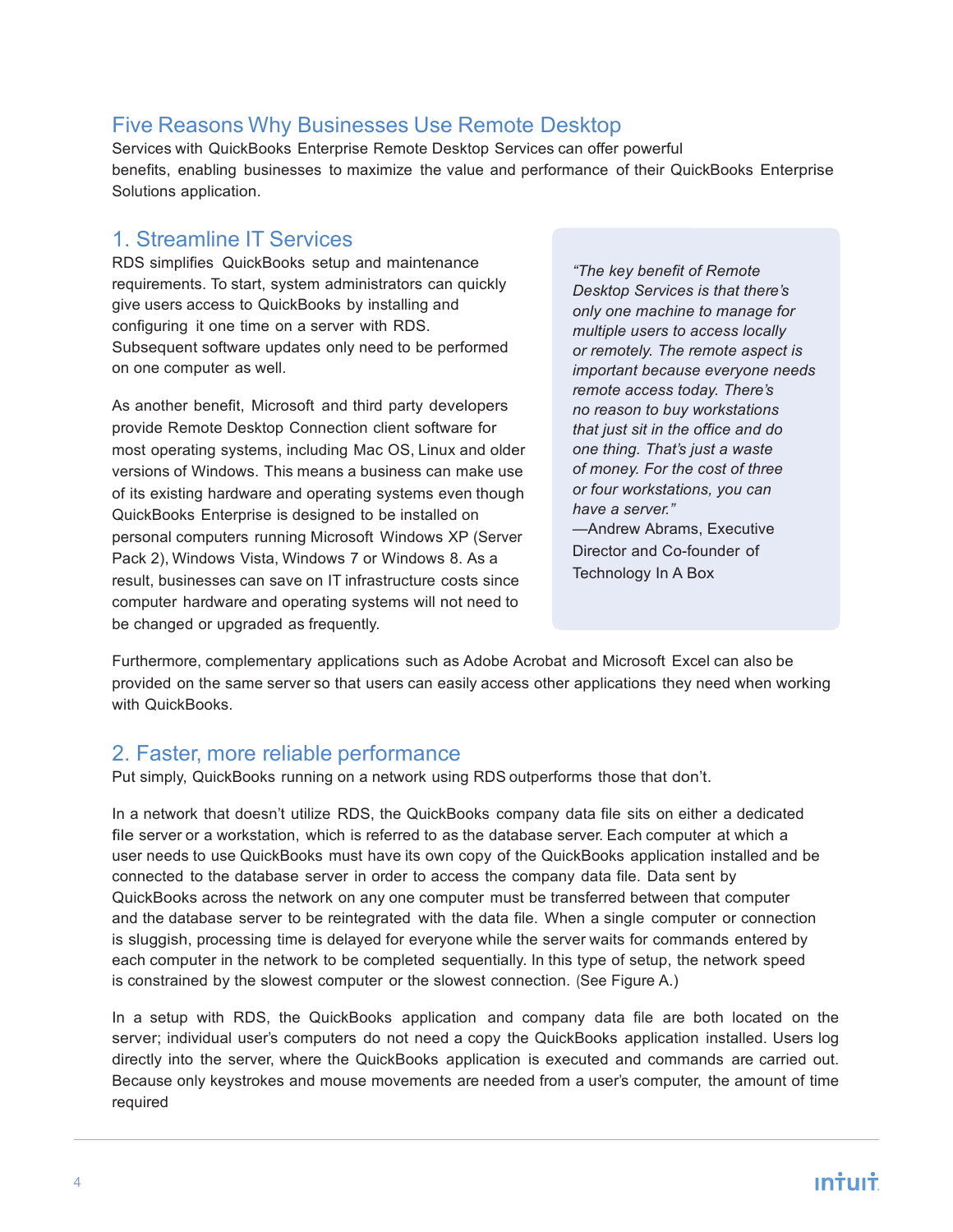to transfer user data is greatly reduced. Processing speed is no longer determined by the slowest computer or connection speed because actions are centrally performed to allow everyone to work at their own pace. In this type of setup, RDS can also speed up application performance when users connect through wireless networks. And because the data always stays on the server, work will not be lost even if the connection is broken while a user is working in QuickBooks through RDS. (See Figure B.)



#### 3. Better and more cost-effective remote access

RDS allows QuickBooks users to work anywhere: in the office, on the road, from a satellite office, or from home. Alternative remote access services offer similar capabilities, but users often find them to be slow. Compared to these, RDS is much faster so QuickBooks performance is optimized even in lowbandwidth scenarios.

These remote access services also usually require a designated workstation in the office for each remote user to connect to. When a workstation is accessed remotely, no one else in the office can use

it. Fortunately, RDS makes it possible to provide remote access to multiple employees using one shared server, so there are no tied up workstations.

#### 4. Enhanced security

Protecting sensitive financial data is important for all businesses. RDS provides additional security to a business using QuickBooks Enterprise. To begin, system administrators must grant specific levels of access to each user who can log into the server. The system administrator can determine which applications on the server are available to each employee. This means several employees may be given access to the server for other purposes but QuickBooks Enterprise can be restricted to only those who need to use it. Furthermore, QuickBooks administrators also establish application level permissions to specify which functions individual QuickBooks users can access and the type of access they should have, such as view-only, create, modify, delete and print.

With RDS, companies are able to further reduce the risk of data being lost or stolen. Each user must log in to establish a session with the server. Subsequently, QuickBooks data is never directly transmitted outside the server, and therefore, chances of it being intercepted are lowered. Also, because the data resides on the server, compromised laptops should not contain copies of the company data file.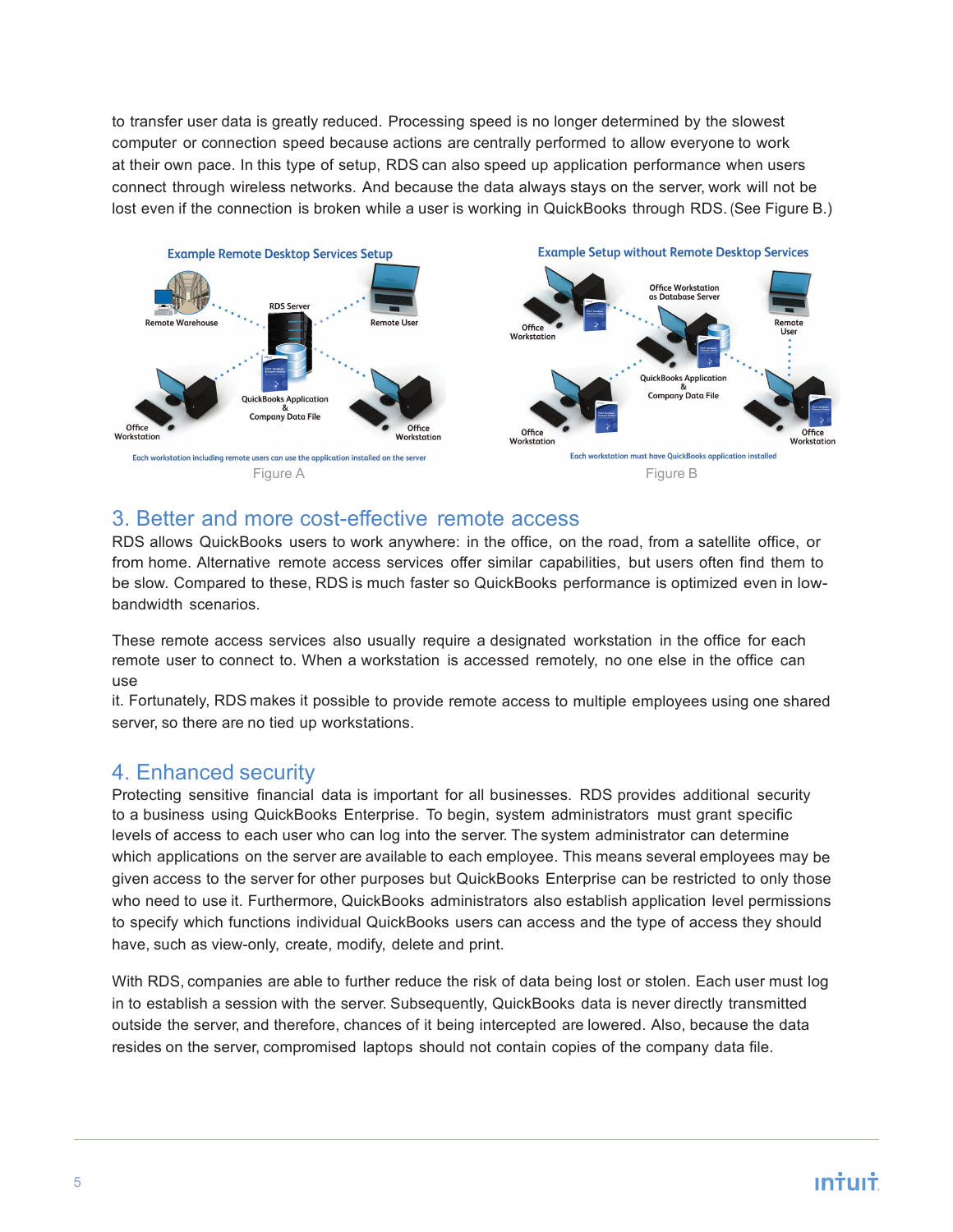#### 5. More control

RDS gives system administrators more control over QuickBooks. The application and company data file are maintained in an environment only accessible by administrators.

#### Setting up Remote Desktop Services

Many businesses find RDS relatively easy to set up. For those who want expert help, Intuit Solution Providers can provide on-site assistance with procuring the appropriate hardware and licenses and configuration of the server for RDS<sup>2</sup>. They can also offer their expertise in installing QuickBooks Enterprise. If your business has an IT department, they often already have the necessary experience and skills to implement RDS. If not, many retail stores that sell servers also provide

such services.

#### Try Virtualization to Save More Money

When using RDS to provide access to QuickBooks, you need a server to host the QuickBooks application and company data file. But servers are also useful for other purposes, such as email hosting and file sharing. Rather than purchasing servers for each application, savvy organizations are buying one machine and using virtualization to create several virtual server instances to fulfill their various needs. Included for free with Windows Server 2008 R2 and Windows Server 2008, virtualization technology helps companies make the most of their servers.

So when deciding whether or not to use RDS, keep in mind that it's possible the server needed for RDS could also be leveraged for other applications. It may even be enough to support much, if not all, of your business applications.

#### Next Steps

For more information about QuickBooks Enterprise and Remote Desktop Services, call (866) 379-6635 to speak with an Enterprise Sales Consultant or visit www.qbes.com/localhelp to find a local Intuit Solution Provider. Suggested Server Specifications

| <b>Recommended Total RAM</b>                     |          |
|--------------------------------------------------|----------|
| 1-5 simultaneous users                           | 8 GB     |
| 5-10 simultaneous users                          | 12 GB    |
| 10-15 simultaneous users                         | 16-24 GB |
| 15-30 simultaneous users                         | 16-32 GB |
| <b>Disk Space (SSD recommended)</b>              |          |
| Minimum free space                               | $1$ GB   |
| Microsoft Windows Internet Explorer 7.0 or above | 70 MB    |